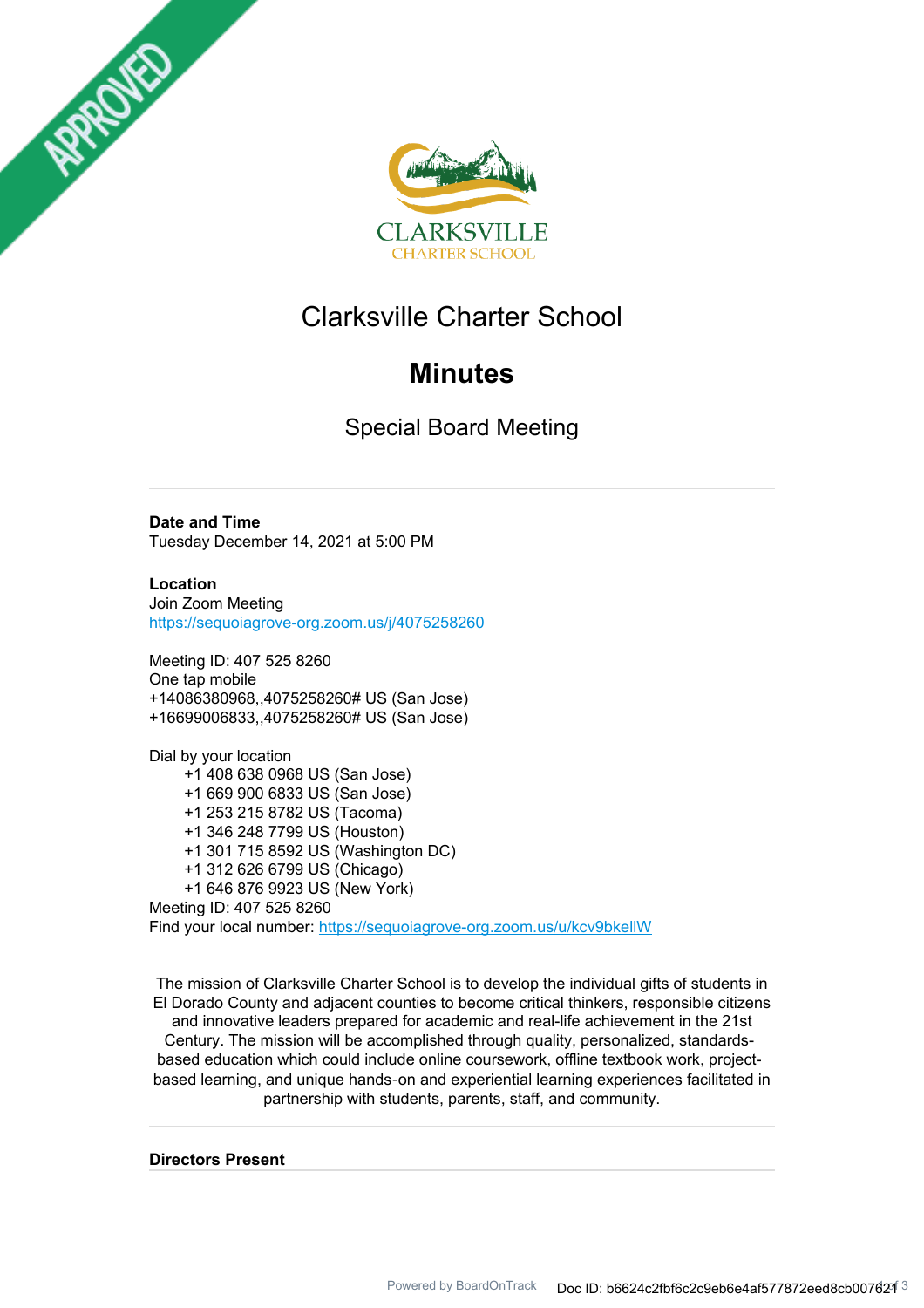Emily Allen (remote), Kelley Laliberte (remote), Keri Dalebout (remote), Lisa Jobe (remote)

### **Directors Absent**

*None*

#### **Guests Present**

Darcy Belleza (remote), Dr. Amanda Johnson (remote), Jenell Sherman (remote), Julie Haycock-Cavender (remote), Katie Royer (remote), Stephenie Alexander (remote)

#### **I. Opening Items**

### **A. Record Attendance**

#### **B. Continue Meeting Virtually Per AB 361 Report of Findings**

Lisa Jobe made a motion to continue Meeting Virtually per AB 361 Report of Findings. Keri Dalebout seconded the motion. The board **VOTED** unanimously to approve the motion.

#### **C. Call the Meeting to Order**

Emily Allen called a meeting of the board of directors of Clarksville Charter School to order on Tuesday Dec 14, 2021 at 5:20 PM.

#### **D. Approval of the Agenda**

Kelley Laliberte made a motion to approve the Agenda. Keri Dalebout seconded the motion. The board **VOTED** unanimously to approve the motion.

#### **E. Public Comments**

No public comments.

#### **F. Closed Session**

Lisa Jobe made a motion to move into Closed Session at 5:25 PM. Keri Dalebout seconded the motion. Lisa Jobe motioned to come out of Closed Session at 5:49 PM. Keri Dalebout seconded the motion. The Board voted unanimously on this item. The board **VOTED** unanimously to approve the motion.

### **G. Announcement of Any Action Taken During Closed Session**

Kelley Laliberte announced that no action was taken during Closed Session.

## **II. Finances**

#### **A. Educator Effectiveness Grant**

Keri Dalebout made a motion to approve the Educator Effectiveness Grant. Lisa Jobe seconded the motion.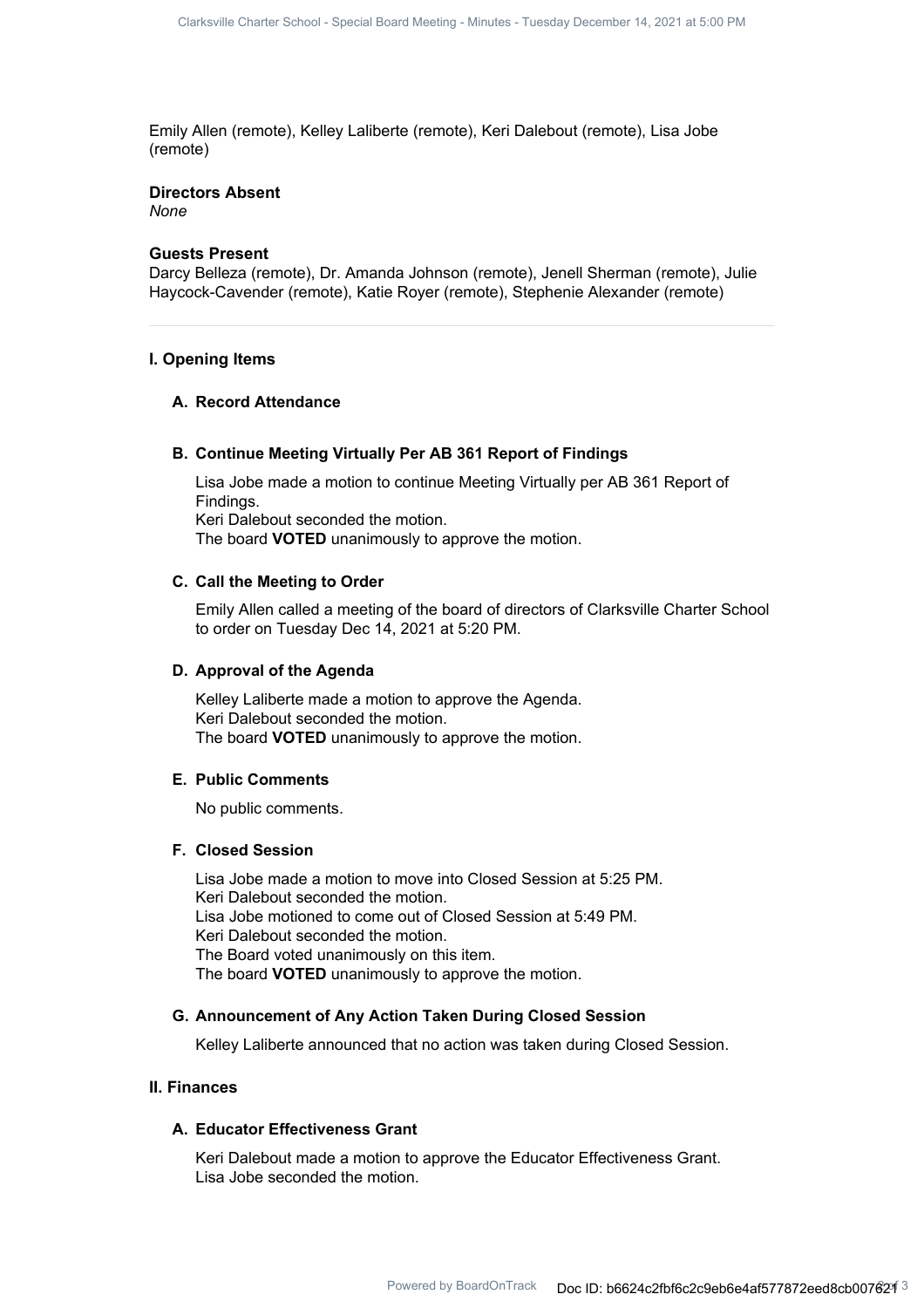Dr. Amanda Johnson presented the Educator Effectiveness Grant. The board **VOTED** unanimously to approve the motion.

#### **III. Closing Items**

#### **A. Board of Director's Comments & Requests**

No comments or requests from the Board.

#### **B. Announcement of Next Regular Scheduled Board Meeting**

Emily Allen announced the Next Regular Scheduled Board Meeting is January 19, 2022 at 6:30 PM.

#### **C. Adjourn Meeting**

Lisa Jobe made a motion to adjourn the Meeting. Kelley Laliberte seconded the motion. The board **VOTED** unanimously to approve the motion. There being no further business to be transacted, and upon motion duly made, seconded and approved, the meeting was adjourned at 5:53 PM.

Respectfully Submitted, Emily Allen

Prepared by: Katie Royer

Noted by:

 $_\mathrm{katt}$ 

Board Secretary

Public Comment Rules: Members of the public may address the Board on agenda or non-agenda items through the teleconference platform, Zoom. Zoom does not require the members of the public to have an account or login. Please either utilize the chat option to communicate to the administrative team of your desire to address the Board or simply communicate orally your desire to address the Board when the Board asks for public comments. Speakers may be called in the order requests are received. Comments are limited to 2 minutes each, with no more than 15 minutes per single topic. If a member of the public utilizes a translator to address the Board, those individuals are allotted 4 minutes each. If the Board utilizes simultaneous translation equipment in a manner that allows the Board to hear the translated public testimony simultaneously, those individuals are allotted 2 minutes each. By law, the Board is allowed to take action only on items on the agenda. The Board may, at its discretion, refer a matter to school staff or calendar the issue for future discussion.

Note: The Governing Board encourages those with disabilities to participate fully in the public meeting process. If you need a disability-related modification or accommodation, including auxiliary aids or services, to participate in the public meeting, please contact the Governing Board Office at (530) 927-5137 at least 48 hours before the scheduled board meeting so every reasonable effort can be made to accommodate you. (Government Code § 54954.2; Americans with Disabilities Act of 1990, § 202 (42 U.S.C. § 12132)).